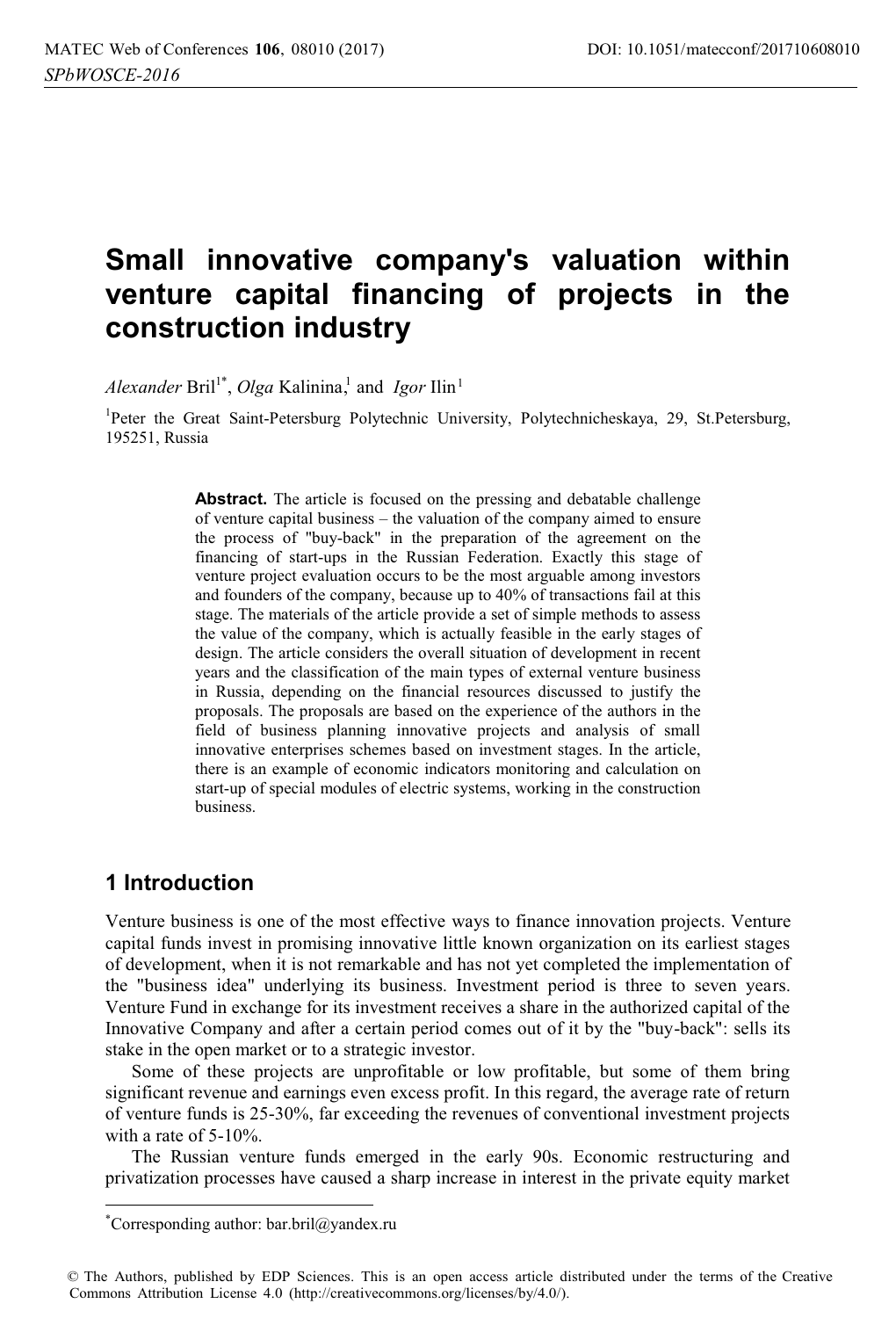in Russia from various investors and, consequently, affected dynamic start of venture business. This activity is supported by some large companies, also venture capital funds are created and innovation development networks [1-4]. The main objectives of these organizations are to find new and effective ideas - innovations and the creation of conditions for their transformation into highly profitable businesses.

After 2010, large number of venture capital funds starts to actively work in the country. Thus, in the framework of public-private partnerships, together with the Russian Venture Company 6 venture funds with an investment volume of more than 17 billion rubles are formed. These funds are such as the VTB Venture Fund, Bioprocess, Maxwell Biotech and others, each with a volume of about 3 billion rubles. A large number of regional venture funds are emerged. The largest of them, with a capital of 800 million rubles - a venture capital fund of Moscow, the Krasnodar region, Tatarstan, St. Petersburg (400 million rubles). Private venture capital firms are effectively operating, these are Runa Capital, Russian Ventures, Almaz Capital, ru-Net Ventures, IMI.VC and many others.

Russian Venture fund named Prostor Capital and data analytics company Data Insight published the results of its research "Venture Barometer Russia 2016" on the status of Russian venture capital market in 2016. Experts interviewed 37 participants of Russian venture capital market - investors, foundations, partners, business angels and others. Representatives of 30 companies are among the respondents - more than 70% of active investors in the country. 92% of respondents responded that they invested in 2016, 70% that they invested in Russian projects, 31% - invested exclusively in the Russian market. The results showed that the market activity is presented by all the main categories of investors. The most active investors called private foundations.

A key trend in the development of venture business in 2016 in a study is the access to international markets and work with foreign assets (72%, 90% in 2015). The leading driver of the market in recent years up to 2015 was considered to be a large size of the Russian Internet audience. Researchers believe that in 2016 the market driver changed. It is the cheapest skilled labor and a large number of qualified professionals in Russia now.

The most common business venture financing mechanism is a system of a joint venture with the "buy-back". To implement this methodology, it is necessary to determine the value of the company, the amount of authorized capital, the cost of the joint venture at the beginning of financing and at the time of the agreed repayment date. At this stage, screenings of innovation often occurs due to the inability to obtain consistent estimates. Exactly this stage of venture project evaluation occurs to be most arguable among investors and founders of the company, significant portion of transactions fail at this stage The literature suggests a large number of methods for calculating the value of the company at various stages of development. Many methods are quite complex and require basic of information that at the start-up stage can not be sufficiently reliable. This article is about methodology of selection of methods to calculate the value of the company at different stages of its development.

#### **2 Method**

Venture financing is a long-term direct investments in small innovative enterprises with a high or relatively high risk in order to obtain a significant profit in the period from 3 to 7 years. This activity is supported by some large companies, and venture capital funds and innovative development networks are created [1-4]. The main objective of these organizations is finding new and effective ideas - innovations and the creation of conditions for their transformation into highly profitable businesses.

The main types of external venture financing are presented in the Table 1.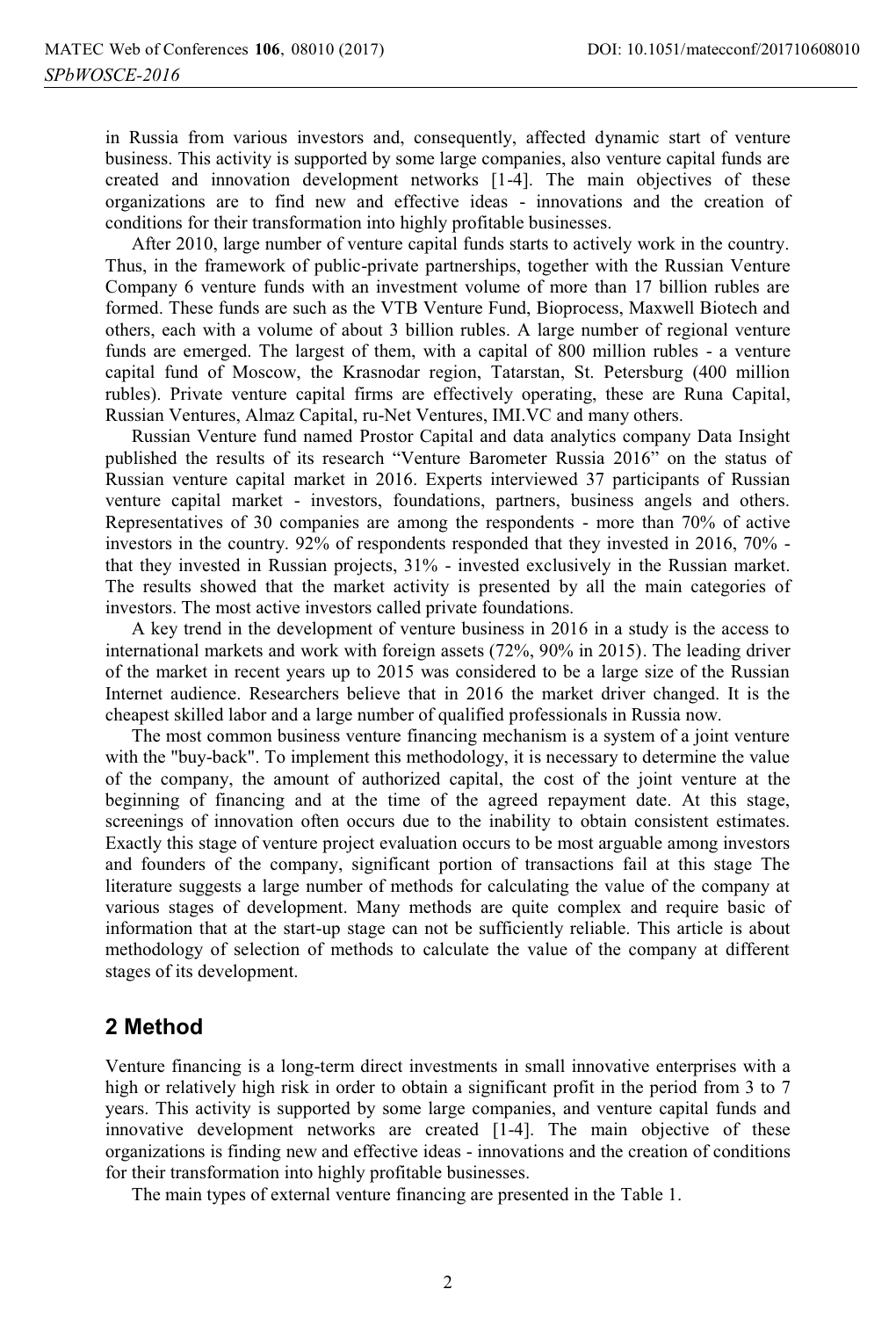| <b>External Venture business</b>       |            |                                          |                                                              |  |  |
|----------------------------------------|------------|------------------------------------------|--------------------------------------------------------------|--|--|
| Private investors<br>(business angels) |            | Specialized companies<br>(venture funds) |                                                              |  |  |
| Business Idea<br>("seed" stage)        | up" stage) | Complete research ("start-               | Small company with<br>finance and qualified staff<br>deficit |  |  |

**Table 1.** The integrated circuit of venture business varieties, compiled by the authors.

The development of domestic venture capital business is carried out mostly in large enterprises at the expense of the idea initiators resources. External venture financing is proceeded by raising funds from external sources: investment, insurance, charity and pension funds, State resources and private investors. Organization is carried out either through the creation of venture capital funds, or by individual activity of entrepreneurs, called business angels. At the same time, if not going into the industry details, the most widely used are three types of funding: applied research ("seed" stage according to the US-European classification of innovation development stages), the start-ups in the same classification and small innovative enterprises with lack of financial resources.

Venture capital investments for funding decisions require a feasibility study. It is necessary to take into account two main points. The first - is the availability of information for plan calculations, that is fundamentally different to those, for example, objects of funding as "seed" or existing small business. And the second - the funding decision rules of venture capital funds, industrial companies or business angels. If the business angel - a private investor decides whether to participate in innovative projects or not mostly based on personal experience and risk assessment, then venture capital funds have specially designed guidelines for the selection of investment projects. The methodology for assessing the effectiveness of future investments only for venture capital funds is presented in this paper.

Venture companies income formed by the "buy-back" system, i.e., the sale of joint venture company shares in innovative enterprise after its 3-7 years.

Diagram of the small innovative company organization with the release of the fund and repurchase stages is presented in Figure1.

The scheme contains the following legend:

VF – Venture fund, AMC – asset management company, E – entrepreneur, PN – Primary Negotiations, BofJV – beginning of joint venture, InE- Innovative enterprise, B-B – buy-back procedure;

1 – primary selection of innovative ideas and entrepreneurs procedure;

2 – procedure for the first meeting and clarification of entrepreneur and his company background;

3 – due diligence, auditing, financial analysis and evaluation of actual and planned enterprise value, reconciliation of the data and preparation for new innovative businesses registration procedure;

4 – organizational issues, the initial funding in accordance with the business plan and start of joint venture;

5 – financing a new venture in accordance with the plan and the operational schedule, experts involvement in innovation management, joint organization of production and sales;

6 – attraction of credit funds for the development of the company;

7 – preparation and organization of joint venture share buy-back in innovation company.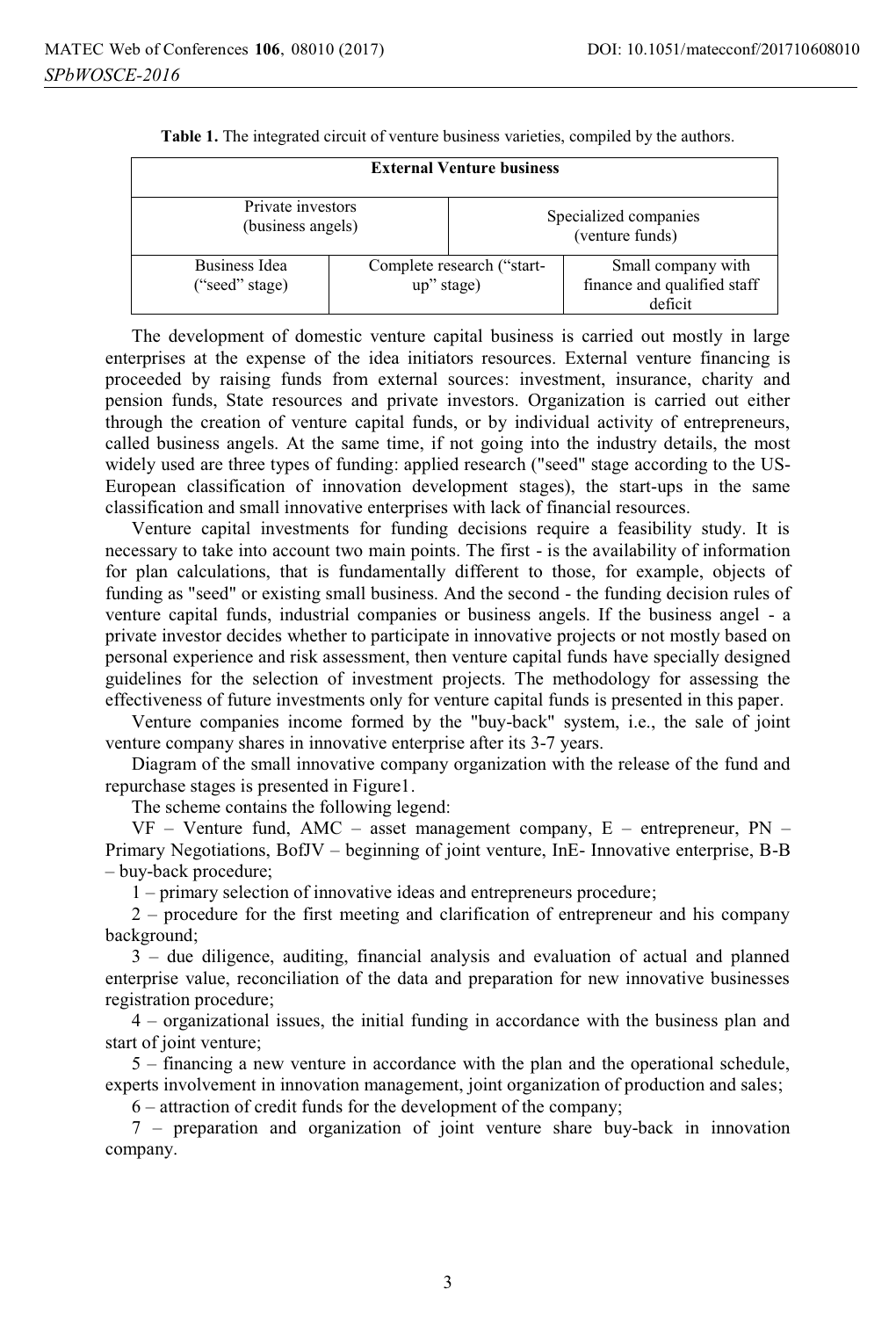

**Fig. 1.** The scheme of small innovative enterprise organization and operation, compiled by the authors.

Organizational and technological and economic issues are solved at each stage. From the financial and economic point of view, enlarged or preliminary business plans are considered at the first stage. The second stage specifies the initial information on the project and the applicant company, in the case of agreed estimates reception joint work program is developed.

The third step is to determine the value of the applicant company, the amount of shareholders equity, the cost of the joint venture at the beginning of financing and at the time of the agreed repayment date. This is the most difficult part of venture company and entrepreneur negotiations. A revised business plan for the development of joint venture should be developed and agreed in this process, which is a basis for further sources of financing, order and buy-back price. Innovation screenings occurs often at this stage due to inability to obtain consistent estimates. According to experts [1], it is this stage of venture project evaluation where most contention between investors and company founders appears, and at this stage breaks down up to 40% transactions. A sign of reaching an agreement is considered to be a divergence of views on the value of the company not more than 20%. The main objective of the feasibility study and analysis of the company's value lies in the achievement of such an agreement.

"Buy-back" system is realized through three main ways:

- Management buyout (sale of venture capital company shares to existing shareholders and management);

- External repurchase (sale of venture capital company shares to outside investors);

- The sale of venture capital company shares by initial public offering (IPO).

### **3 Results**

The most difficult issue of venture business is the selection procedure for innovation financing. Effective organization of this process involves the forced screening and presentation to funding the best and most promising ideas in the field of IT.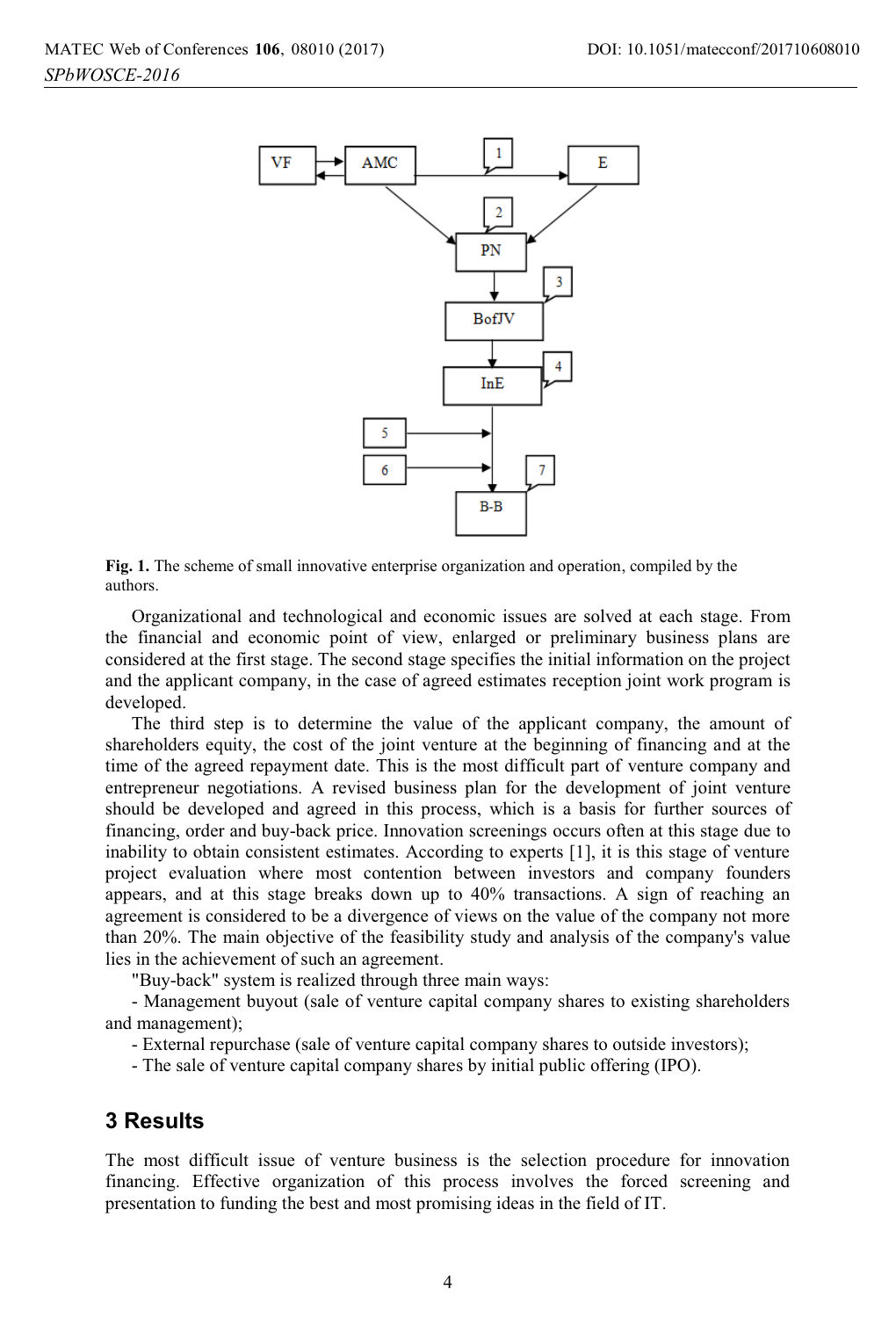Experience and statistics show that out of several thousand variants of innovative ideas and entrepreneurs primary selection for the procedure of the first meeting and data clarification remains about 700 - 800 options. After this stage another 500 options are eliminated. In the end, after the initial joint activities (due diligence - Procedure 3, Figure 2) stays about 12 to 14 options of innovative companies to invest.

The literature offered and used in practice a large number of methods and approaches for determining the value of the company and venture investors attraction [6]. The objective is to systematize these methods in relation to different stages of venture capital financing and, most importantly, in relation to the different level of innovation. Radical innovations associated with the new worldwide or Russian products and processes that are more risky and, therefore, the results are more difficult to predict. For such innovations plan calculations of cost indicators should be led on the basis of simple aggregated methods. For simple innovations related to substantial and sometimes with minor modifications of known processes and products more detailed methods can be used.

Experience allows to define the basic requirements for the content and parameters of financial and economic calculations at all selection stages and joint work of IT-innovative enterprises (according to Figure 2).

In the first stage - the procedure of primary selection of innovative ideas and entrepreneurs - the main criterion is the idea of the project. Nevertheless, financial and economic part of the business plan is considered almost always. It is advisable to limit calculation by simple indicators of commercial efficiency (simple payback period and rate of return), focusing on the plan calculations reliability on forecasted timing and volume of sales of new products. In these matters the owners of ideas tend to increased optimism. Business plan cost indicators are calculated based on the cost approach. Risk assessment at this stage, should be carried out based 4- 5situations analysis, including optimistic and pessimistic variants. The second stage - the first meeting and data clarification about the entrepreneur and his company. Economic calculations during this procedure specify the accuracy of cost parameters and preliminary risk assessment. Availability of prototypes, laboratory test results, special statistics are important for this stage.

In the third phase - the procedure of due diligence - plan economic calculations of venture financing project are carried out. This is a basic step to determine the actual cost of the innovative business before venture capital financing (pre-money) and justification of future innovative enterprise cost for repurchase price approval.

This step should be divided into two sub-step 3.1. and 3.2. The calculations in sub-step 3.1 aimed to determine the future value of the company subject to its independent development, without the use of venture capital financing.

Sub-step 3.2 is focused on the future value of innovation company calculation based on venture capital attraction, the resulting synergy effects and the effect of attracting specialists of the management company MC (specialists in innovation management, production organization and sales of new products). An important question here is dependence of the new innovative enterprise value (procedure 4 Figure 2), not only from sum of capital, but also from the advice of experienced investors. The results of studies [1], [3], [4] shows that 40% of the sample investors who were passive, failed more often than active investors; and the more active investor is in terms of the frequency of interaction with the owner, the more likely investment led to positive results.

Using two approaches to assess the future value of the company (with and without venture capital) allows to use the method of comparative effectiveness in establishing the agreed price of buy-back and making decision on venture capital financing in innovative enterprise (see Further example of the calculation for the special electronic transmitters module equipment startup).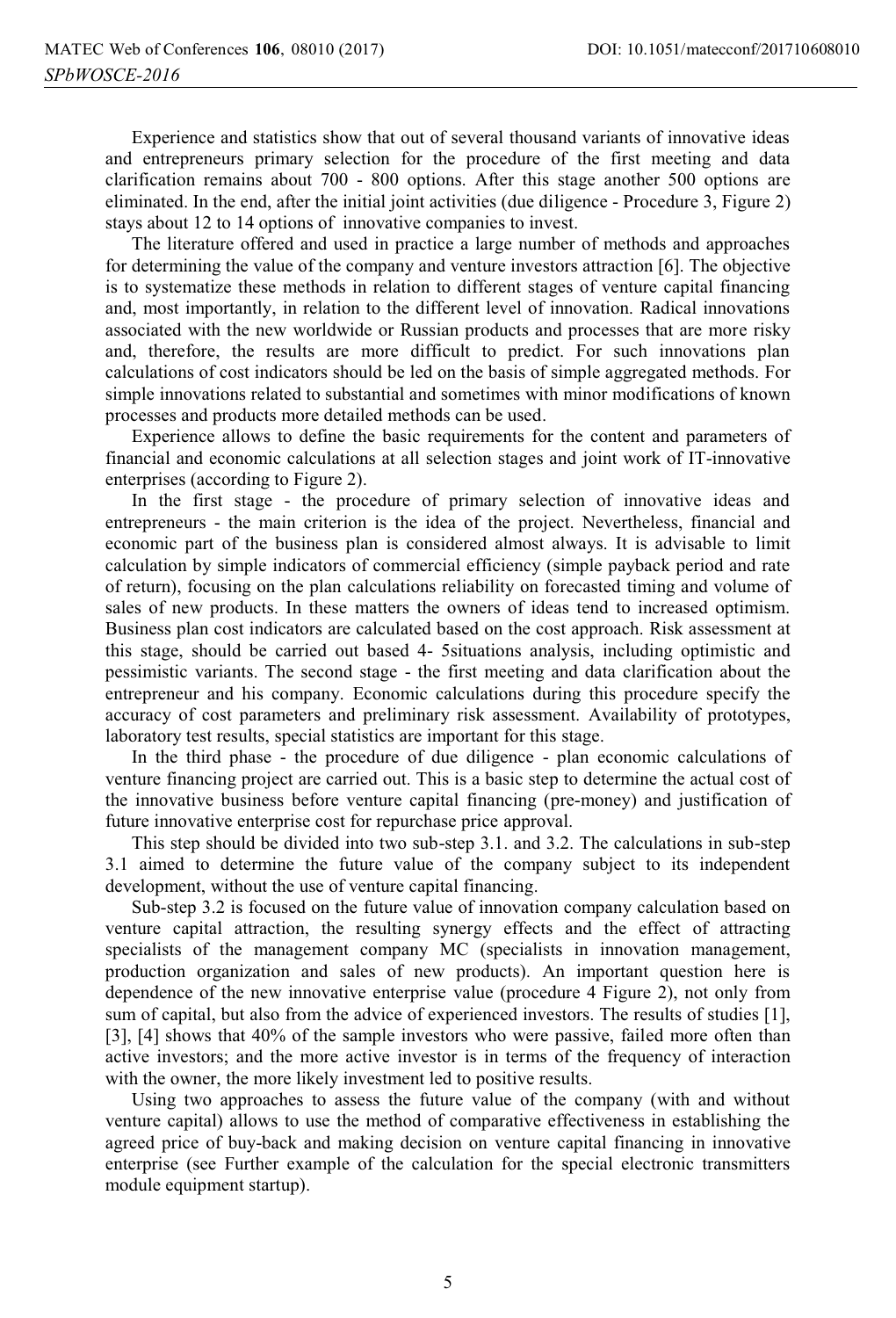Sub-step 3.1 defines the value of pre-money based on the cost approach after audit and evaluation of existing businesses financial condition. Calculation of future value (compared to the cost of repurchase) is based on income approach. The initial amount is determined by the pre-money, discount rate is set based on the profitability of the existing assets of the enterprise or as a cumulative value based on the CAPM model. If there is a sales statistics, and IPO of similar enterprises (by size and degree of innovation) future added value will be determined on the basis of a comparative approach.

In sub-step 3.2 the value of post-money should be determined, where appreciation of the company by attracting venture capital must be taken into account, synergies and participation of the management company in the future business development. Appreciation coefficients system is included in management companies regulatory framework of most developed venture capital funds. Determination of these factors can be associated with the franchises cost statistics in similar activities.

On the basis of the agreed post-money value, the calculation of the company value at the time of the planned exit of innovative enterprise venture fund can be started. There are several approaches for the assessment. The simplest of these are venture approach and method of future value. Venture approach is more simple in calculation, it does not require to determine future cash flow for calculation the company value. Venture capital average profitability statistics and planned rate of return of a particular venture capital fund is necessary to implement it. Then the value of the company's venture capital exit point  $C_{b-b}$ can be determined as follows:

$$
C_{b-b} = post - money \cdot (1+i)^n \tag{1}
$$

Where *i* – comparison rate, taken at the level of the planned fund rate of return based on average data (20 - 30% per year);

*n*– planning period in years.

Comparison rate determination is a key calculation moment, requires special justification. Buy-back cost is determined by the planned share of venture fund in a new enterprise shareholders' equity. Future value method requires more detailed and timeconsuming calculation. It is based on the construction of tables and graphs of planned cash flows and takes into account the credit, income and payments of innovative enterprises in joint working process with a venture capital company. Comparison rate here is defined as the weighted average cost of capital used for the project WACC. Risk assessment is carried out based on a sensitivity analysis to changes in the future value of the planned sales volumes, costs and comparison rate. As a result of economic calculations in the third stage of venture capital financing quite a broad base of financial and economic indicators for harmonization and clarification is created. The relatively simple algorithms of presented methods and existing software products allows to focus on future value monitoring on ensuring the reliability of the source data. Table 2 presents proposed methods of calculating the value indicators in a systematic way.

|              | Methods for calculating the value of the company |                                            |                           |  |  |
|--------------|--------------------------------------------------|--------------------------------------------|---------------------------|--|--|
| <b>Stage</b> | $\langle \text{pre}-\text{money} \rangle$        | $\langle \text{post}-\text{money} \rangle$ | At the buy-back moment    |  |  |
| 3.1          | Cost-based                                       | equals $\varphi$ re – money»               | Profitable<br>Comparative |  |  |
| 3.2          | Cost-based                                       | Regulatory appreciation                    | Venture<br>Future value   |  |  |

**Table 2.** Methodsforcalculatingthevalueofthecompany at different stages.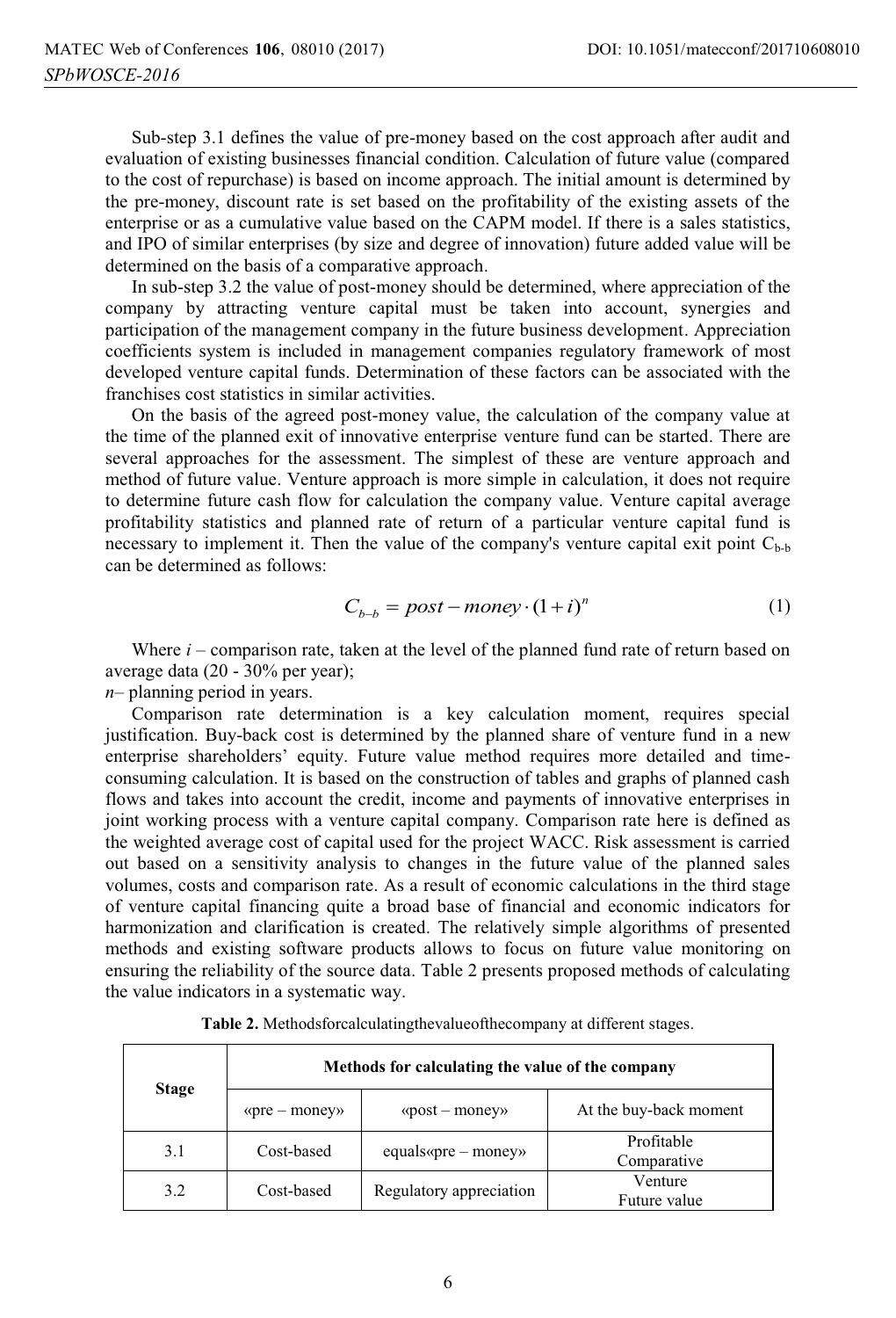This payment system allows to create an information base for clarification and consistent assessment of actual and planned cost of the enterprise, the organizational issues solution and preparation for new innovative enterprises registration.

As an example of the proposed economic calculation method, consider a start-up for the production of special transceiver modules to existing small business.

The company has the equipment, personnel and documentation for small-scale production units. The value of assets, determined on the basis of cost method «pre money» is 1.6 million rubles.

Analysis of the market and competitors indicated that the planned sales could reach over the next three years, from 3 to 4 thousand pcs. per year, with selling prices from 45 to 55 thousand rubles per unit.

The calculations of the enterprise capacity show that production of new units in the amount of 250 pieces can be mastered per year at a cost of 49 thousand rubles per unit. By the third year the production volume can be adjusted (without additional major investment) up to 320 pcs. at a cost of 48 thousand rubles per unit.

Venture capital fund, which is ready to invest in the project is not more than 75% of its total cost is found.

Further calculations show that the acquisition of special equipment for the installation of elements and arrangement of additional workplaces in the amount of 4.5 mln. rubles can increase plant capacity to 1100 units by the third year of the project. Production cost of one unit at the same time can be reduced in the first year to 45 thousand rubles per unit and in a third year to 43.5 thousand rubles per unit.

There is a need to conduct economic calculations and risk assessment in order to determine a more effective solution to the current enterprise: organization of independent small-scale production or raising venture capital fund to increase capacity by 3.5 times up to 1100 units per year.

In the first version (small-scale production) in accordance with the procedure «post money» equals «pre - money» 1.6 million rubles. On the basis of the income method future enterprise value F at the end of the third year is determined. Comparison rate is based on WACC model - weighted average cost of capital for the project - 20%. The selling price of the module is stated at 50 thousand rubles per unit, first year sales volumes 250 units, second year - 300 units and in the third year - 320 units. In turn, production cost is 49.0 thousand rubles per unit, 48.5 thousand rubles per unit and 48.0 thousand rubles per unit. Depreciation rate is 25% per year, using the linear method of depreciation; respectively, the residual value of assets at the end of the third year is 0.4 million rubles. *F* value is the following, million rubles:

$$
F = 0.65 \cdot (1 + 0.20)^2 + 0.85 \cdot (1 + 0.20) + 1.04 + 0.4 = 3.396
$$
 (2)

To expand the value of the enterprise information at the end of the third year additional simple methods as "50% of sales" or "fivefold profit on sales" could be used.

The volume of sales at the end of the third year of the project is  $320 \times 50 = 16.0$  million rubles. Then the future enterprise value is estimated to be  $16 \times 0.5 = 8$  million rubles. When calculating based on a "fivefold sales profit" method, future costs is 3.2 million rubles, which is largely consistent with the results of calculations by the income method.

In the second variant of development - creation of a joint venture with a venture capital fund - «post - money» will increase compared to «pre - money» by a factor of rise in price in accordance with the planned increase in return on sales by  $6.3\%$  and amount to  $(1.6 +$  $4.5 \times 1.063 = 6.48$  million rubles.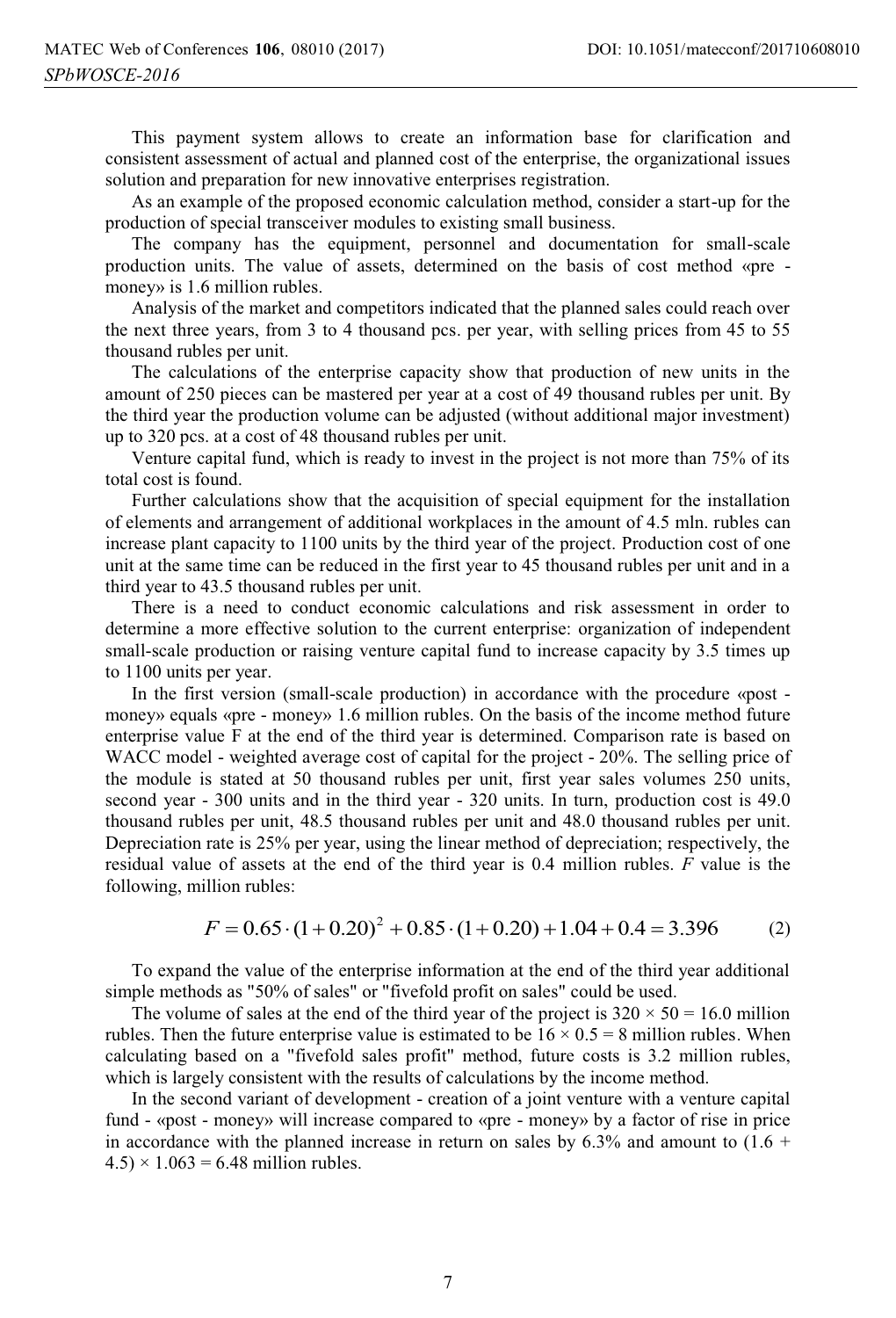Next similarly, value of the company at the end of the third year is counted by the venture method based on calculation of future value. The output of the joint venture business is planned for the end of the third year.

Venture capital investing into the project in the amount of 4.5 million rubles, with an average yield of 30% per year, expected value of its stake in the joint venture at the end of the third year should reach, million rubles:

$$
F = 4.5 \cdot (1 + 0.30)^3 = 9.89\tag{3}
$$

If the share in the joint venture  $4.5 / (4.5 + 1.6) = 73.8\%$ , then the value of the joint venture at the end of the third year will be  $9.89 / 73.8 = 13.4$  million rubles. And value of the share attributable to the company that owns innovation, will be  $13.4 - 9.89 = 3.51$ million rubles. This value is calculated on the basis of venture capital approach, it is very slightly higher than the main results of the first embodiment from 3.2 to 3.396 million rubles.

To calculate the value of the company at the end of the third year on the basis of a methodology for assessing the future cost it is necessary to know the selling price of modules and build a cash flow schedule in accordance with the same calculation as in the first embodiment.

In the venture version of the project it is planned to reduce production cost of modules from an average of 48.5 thousand rubles per unit to 43.5 thousand rubles per unit or by 10.3%. In this connection more competitive selling price of the module is planned 48.5 thousand rubles per unit, sales volumes in the first year - 900 units, in the second - 1000 units and the third - 1100 units.

Production cost is 45.0 thousand rubles per unit, 44.0 thousand rubles per unit and 43.5 thousand rubles per unit respectively each year. The depreciation rate is 25% per year, using the linear method of depreciation respectively, the residual value of assets at the end of the third year is 1.62 million rubles. Comparison rate is adapted similarly to the first embodiment at a level of 20%. *F* value is the following, million rubles:

$$
F = 4.72 \cdot (1 + 0.20)^2 + 6.12 \cdot (1 + 0.20) + 7.22 + 1.62 = 22.98
$$
 (4)

In this calculation the value of share attributable to the company-owner of innovation, will be  $22.98 \times 0.262 = 6.02$  million rubles, which is much higher than the results of calculations of the first embodiment of the venture, and using venture method of calculation.

Enterprise cost information clarification at the end of the third year on the basis of the "50% of the sales volume" or "fivefold sales profit" methods, provides additional data for analysis.

The volume of sales at the end of the third year of the project is  $1100 \times 48.5 = 53.35$ million rubles. Then, future enterprise value is estimated at  $53.35 \times 0.5 = 26.67$  million rubles.

When calculating on a "fivefold sales profit" future value will be 26.0 million rubles, which is greatly exceeds the results of the first option, and the calculations on venture basis. This is due to the fact that the calculation of future value is taken into account synergies from the creation of joint venture fund company.

A significant difference in the planned economic performance requires additional risk assessment and initial information adopted for calculation. The calculation results are shown in Table 3.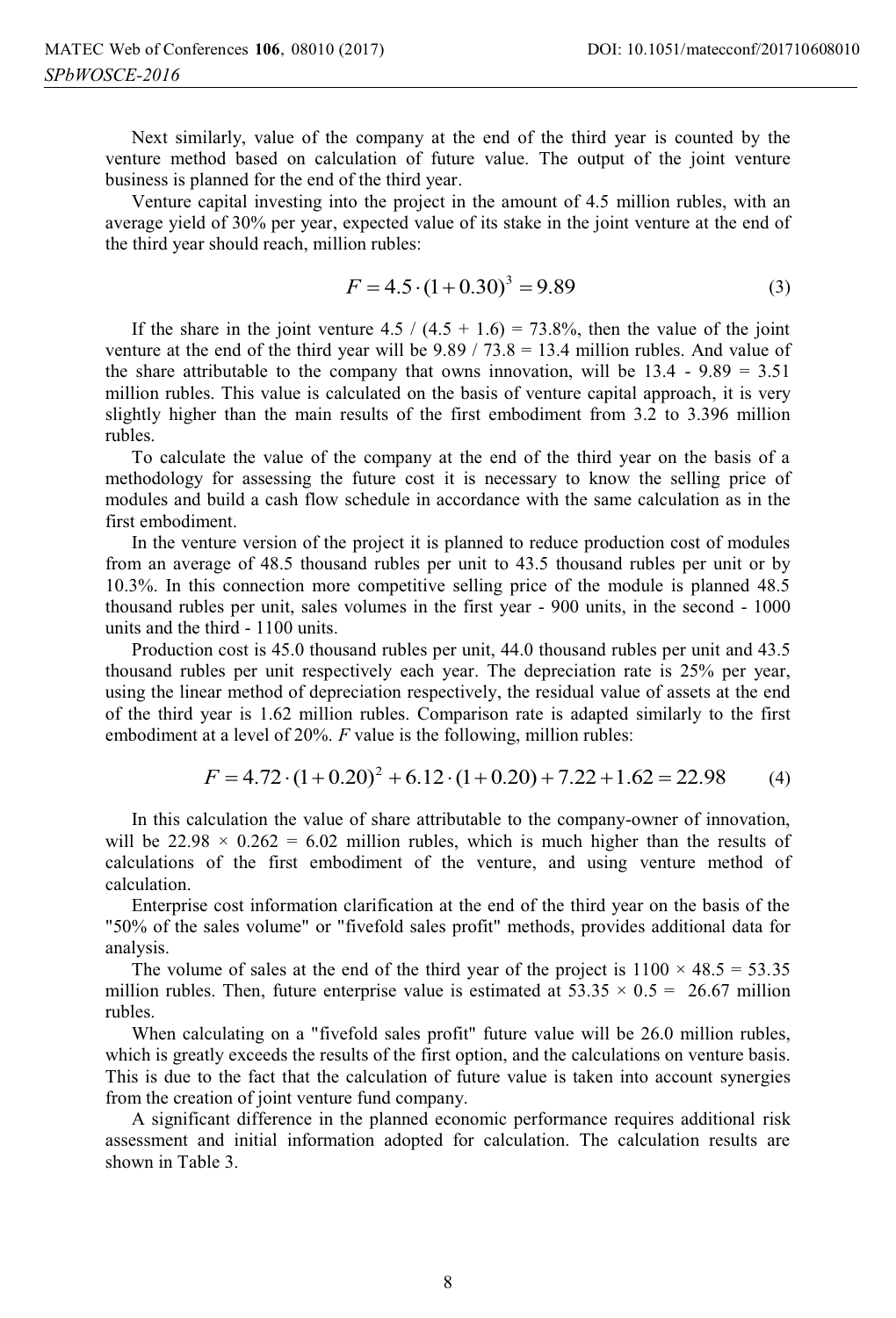| <b>Project indicators</b>                                  | The project of own<br>module production | Venture project |
|------------------------------------------------------------|-----------------------------------------|-----------------|
| The volume of sales in the third year                      |                                         |                 |
| of the project:                                            |                                         |                 |
| units                                                      | 320                                     | 1100            |
| million rubles                                             | 16.0                                    | 53.35           |
| Production cost in the third year of                       |                                         |                 |
| project, million rubles                                    | 15.36                                   | 47.85           |
| Comparison rate (cost of capital                           |                                         |                 |
| WACC), %                                                   | 20                                      | 30              |
| Enterprise value                                           |                                         |                 |
| $\langle \text{pre}-\text{money} \rangle$ , million rubles | 1.6                                     | 1.6             |
| Enterprise value                                           |                                         |                 |
| «post – money», million rubles,                            | 1.6                                     | 6.48            |
| including the share of the enterprise                      | 1.6                                     | 1.70            |
| Enterprise value at the end of the third                   |                                         |                 |
| year, million rubles                                       |                                         |                 |
| Venture method,                                            |                                         | 13.40           |
| including the share of the enterprise                      |                                         | 3.51            |
| Income method (future value),                              | 3.396                                   | 22.98           |
| including the share of the enterprise                      |                                         | 6.02            |
| «50% of sales volume» method,                              | 8.0                                     | 26.67           |
| including the share of the enterprise                      |                                         | 6.99            |
| «fivefold sales profit» method,                            | 3.20                                    | 26.0            |
| including the share of the enterprise                      |                                         | 6.812           |
| Net present value of the project NPV,                      | 2.10                                    | 14.52           |
| including the share of the enterprise                      |                                         | 3.80            |

**Table 3.** The results of economic calculations for the two development options.

In addition to assessing the buy-back cost the effectiveness of the projects on the basis of determining the net present value NPV is also calculated in p. 7 Table 3. It confirms high efficiency of commercial joint venture with a venture capital fund.

It should be noted that two considered options for the development of special modules production can be supplemented by projects attracting "business angels", investors, bank lending or other methods of business organization. The presented method allows monitoring of planned situations with relatively simple compared to those recommended in the literature [5] economic indicators calculations.

## **Conclusion**

The results of calculations for the two variants of special modules production and monitoring of economic indicators suggest the following conclusions for making a decision on the development of the enterprise:

1. It is necessary to carry out a refined risk assessment: the first variant is the lack of competitiveness, in the case of analogues and substitutes, due to the high cost and the planned sales price, in the second option - the possibility of organizing an effective buyback (or external management buy-out) at the high cost of the enterprise.

2. The essential difference in the planned value of the company at the time (the end of the third year of the project), obtained on the basis of different calculation methods, requires more detailed study of information sources, particularly with regard to the comparison rate (cost of capital for the project) and the expected production cost of new products.